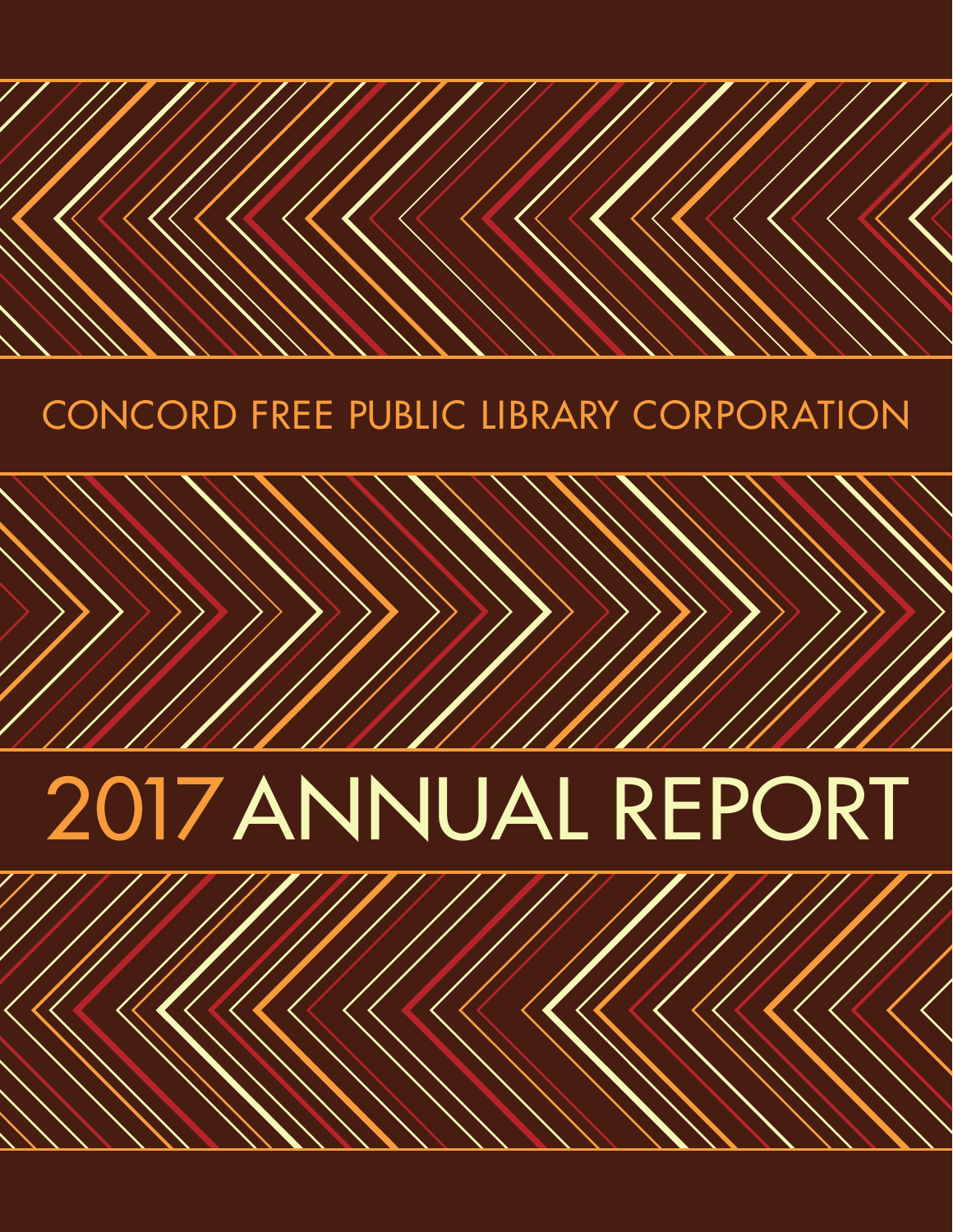Dear Citizen of Concord,

We are pleased to send you this Annual Report from the Concord Free Public Library Corporation for fiscal year 2016–2017.

Once again we are delighted to report an increase in our annual appeal participation in both donors and dollars. We are *extremely grateful* for this strong support of the Library since we believe it reflects donors' recognition of the Library as a significant cultural and intellectual center for people in our community. The Library Corporation contributed over \$650,000 to the Library in FY 2016–2017 for buildings and grounds; Special Collections exhibitions, programs, and acquisitions; insurance; security; equipment; books and materials; and scholarships.

One of the highlights of Special Collections this year was the acquisition of almost 500 pages of original manuscripts by Louisa May Alcott. As the largest collection of Alcott's working manuscripts (showing her process), it will be a significant resource for scholars. In the gallery, the exhibition *Picturing Emerson: A Selection of Lifetime Portraits of Ralph Waldo Emerson* coincided with the publication of *Picturing Emerson: An Iconography* by Joel Myerson and our own Curator of Special Collections, Leslie Perrin Wilson.

### Concord Free Public Library **CORPORATION**

We have seen significant increases in program attendance for all age groups, including adults, teens, and children. The Library is bustling with activity, and we are constantly looking for ways to accommodate more people and more programs. While people continue to use the Library in traditional ways, people are increasingly using the Library in new ways. People want social spaces as well as quiet spaces. People want more areas to meet, collaborate, and learn. Teens want more space to call their own. Families want spaces where children can engage in both quiet and lively activities. Patrons want to use a wide range of technology throughout the Library. To meet all of these needs, we are actively working on plans informed by our long-range plan and community input. We look forward to sharing our plans with you as they develop and will continue to include the town in our planning process.

A few people may still be questioning the relevance of libraries in today's world. But the vast majority understands that the role of libraries and the mission of *our* Library is perhaps more relevant and important than ever in a democratic society. It is a place for civic discourse, for quiet reflection, for active thought, for reading and writing, for gathering, for learning, and for entertainment — a hub, a forum, a commons, a sanctuary.

Wishing you a happy and fulfilling new year,

Rerry J. Fitwack

Sherry Forman Litwack President, CFPL Corporation

129 Main Street, Concord, MA 01742 > 978-318-3355 > concordlibrary.org

### Williams Scholarships

As a result of a generous bequest by Charles H.S. Williams, the Library Corporation was again able to offer four local students scholarships in the amount of \$2750 each for the 2017/2018 academic year. We are proud to support Timothy Collins, Dennison University; Kayleen Honan, Syracuse University; Elanna Honan, Boston University; and Helen Wargelin, Northwestern University.

We encourage high school seniors who have been Concord residents for at least two years prior to the date of their application AND who are intending to pursue further study in the Arts after graduation to consider applying for the scholarship in the spring. Please email meckel@minlib.net for more information.

> CFPL STAFF READING PICK < *Spill Zone* by Scott Westerfeld young adult fiction

### PRESIDENT'S **MESSAGE**

 $>$  CFPL STAFF READING PICK  $<$ *The Stars Are Fire* by Anita Shreve adult historical fiction

Sherry F. Litwack, President O. Mario Favorito, Vice President Richard Briggs, Jr., Treasurer Frederick H. Lovejoy, Jr., Clerk

Jeffrey Adams Cristina Coletta Blau Diana Clymer Lowell S. Smith

Library Corporation Trustees from left: Lowell S. Smith, Diana Clymer, Jeffrey Adams, Cristina Coletta Blau, Richard Briggs, Jr., Sherry F. Litwack, O. Mario Favorito, and Frederick H. Lovejoy, Jr.

#### Library Director

Kerry E. Cronin

### Director of Development

Marcy Bouley Eckel



#### Library Corporation Trustees

#### BUILDING FOR THE FUTURE: New Opportunities for Library Patrons

Over the past year, trustees, staff, community members, and consulting experts have worked together to plan for a much needed expansion and renovation of the Main Library building. Right now, our ability to meet patrons' needs is considerably constrained by our facility. We desperately need more space for services, programming, and community gatherings. We envision a Library that can support the activities and interests of future generations as well.

key areas of the Main Library—with an emphasis on sustainability. Of course, beloved historic rooms and alcoves would be preserved while new memorable spaces are created.

The Library plays a vital role as the cultural and intellectual center in the heart of our community. This project aims to provide an even more dynamic place for people of all ages, abilities and backgrounds to gather, learn, explore, create, share ideas and build community together. The plan incorporates the property at 151 Main Street, purchased in 2013 by the Library Corporation, and updates scholars and local residents. Renovation also would enable the relocation of currently inaccessible books, and improve the HVAC system. In addition, we are exploring technological enhancements to support patrons on-site and online—for example, mobile devices for use throughout the Library, interactive introductions to the collections, or podcasts featuring our guest speakers.

Key elements of the plan include: the Children's Library, a kid-friendly space for activities and quiet time, with outdoor access and family restrooms; new meeting rooms for local groups and organizations; a large, flexible-use space for Library programs and collaboration during open times and after-hours; a teen zone designed to accommodate hanging out, homework, and team projects; the Hub, a central location for finding information and new materials; the Commons, where patrons can enjoy coffee and conversation, with views of the lawn and the Children's Library; and expanded space for Special Collections and research, enhancing access to historical town documents and artifacts that represent one of the nation's most comprehensive community archives—a resource for both

Libraries today play a critical role as bulwarks of democracy, discourse, and community life. This initiative will ensure that CFPL can continue to sustain our town's civic life for generations to come.

We invite you to imagine the possibilities, inquire about our progress, and stay tuned for more updates!

| <b>Stay connected!</b>                      |
|---------------------------------------------|
| CFPL_Updates                                |
| <sup>f</sup> acebook.com/<br>concordlibrary |
| pinterest.com/<br>concordlibrary            |

Support for the Library is support for the community. Your generosity to the Concord Free Public Library Corporation is an affirmation that CFPL is critical to the lives of all Concordians. As stewards for the Library, the Library Corporation spends over \$650,000 per year to preserve, maintain and improve both the Main Library and the Fowler branch. Gifts to the Annual Fund directly support the purchase of new books, updates to technology, Special Collections, exhibits, the preservation and care of the buildings and grounds, scholarships and more.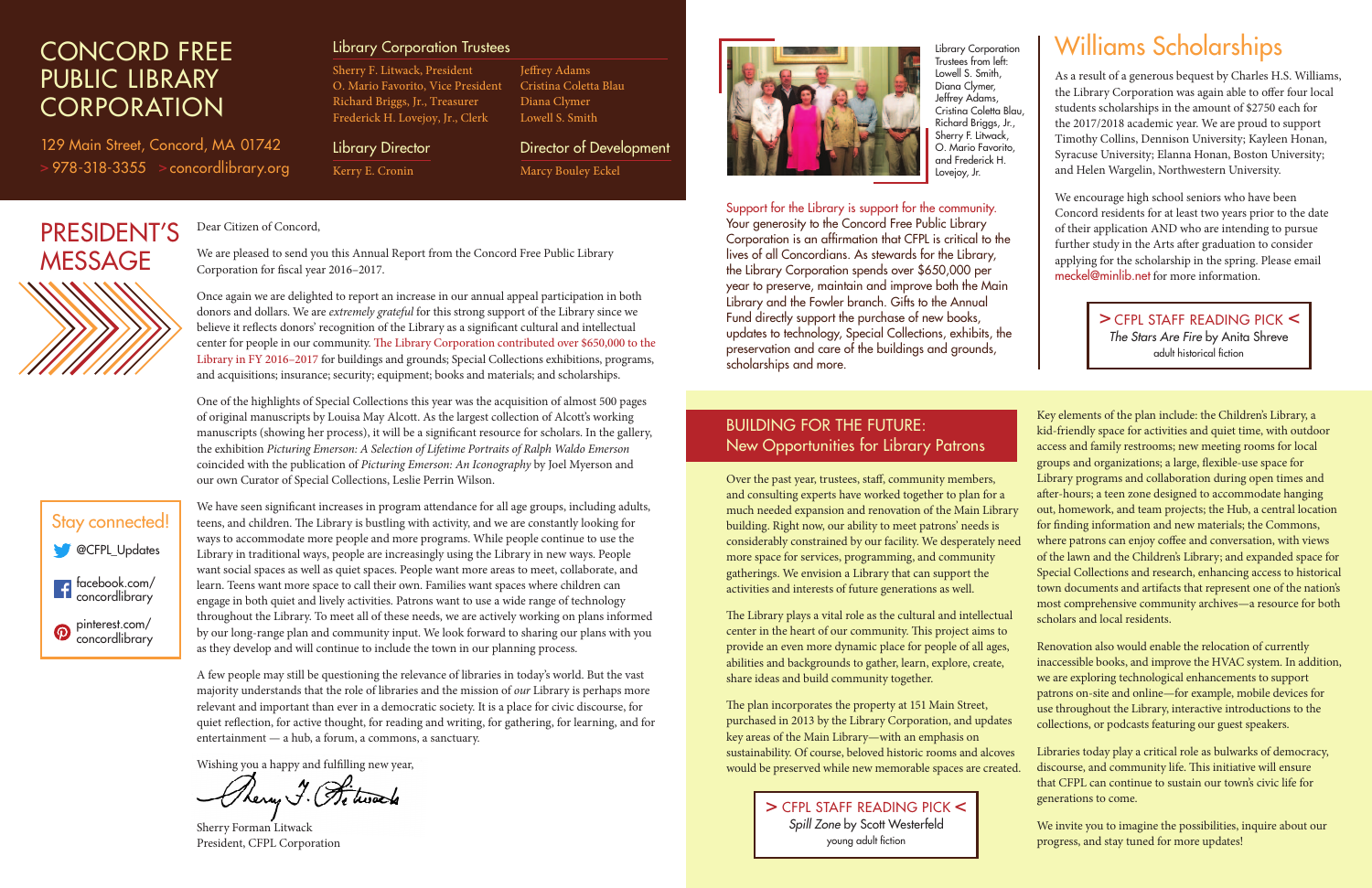## Library Director's Report

2016–2017 brought many successes for the Concord Free Public Library (CFPL). Among the year's highlights include the launch of a new website with responsive design at concordlibrary.org. Clear navigational features of the site facilitate access to the growing collection of digital media and training resources, as well as historical documents pertaining to Concord. The 200th anniversary of Henry David Thoreau's birth resulted in a record-breaking 250+ attendees at the exhibition opening of *"Concord, which is my Rome": Henry Thoreau and His Home Town*. During the spring, Library staff led book discussions and programs based on Thoreau's essay *Walking*. Families marked the anniversary with a literary train trip between Concord and Fitchburg complete with blackberry ice cream, a Story Walk, and nature crafts. This special event was made possible by collaboration between Veronica Robles concert CFPL, Fitchburg Public Library, Concord Museum, and the Mass Center for the Book.



on the lawn.

*The Next Chapter* gathered together on April 1 to enjoy cocktails and conversation in the CFPL Rotunda. *The Next Chapter*'s mission is to engage a community of Library enthusiasts in a broad range of stewardship activities at the Library. The supporters will gather 3–4 times a year for free meet-ups in the Library Rotunda, providing a chance for individuals who are committed to supporting the Concord community to connect and enjoy a night of great conversation. To learn more, email Marcy at meckel@minlib.net.

 The Friends of the Concord Free Public Library is a nonprofit organization that works to serve the Library and the community in a number of ways.

Our gifts and programs are funded through memberships, sales of donated books, and sales of *Historic Concord*, a book published by the Friends. The Friends' Holiday and June book sales are our biggest sources of revenue, and they're also much-loved community events. The Holiday Sale in December 2016 raised more than \$10,000 and the June 2017 Book Sale on the lawn raised \$23,421.00 – both record-breaking! The heart and soul of this operation is a team of over a dozen enthusiastic volunteers who sort the many volumes donated to the Friends each year and prepare them for the book sales. If you have books you'd like to donate, see the reference librarian at the Main Library.

- > We fund book and media purchases, museum passes, special programs, and Library staff professional development.
- We develop and present free programs at > the Library, including concerts, readings, and film series. Ī
- > We develop and present free programs at the Library for children and youth.
- > We conduct community outreach that includes providing donated books to Open Table and Concord Prison Outreach and other organizations.
	- To learn more, or to join the Friends, pick up a brochure at the Library or visit us online: concordlibrary.org/about/how-we-work/

3D printer workshop for children.

In 2016 we presented the Ruth Ratner Miller Award for Excellence in American History to Laurel Thatcher Ulrich, an American historian of early America and the history of women and a professor at Harvard University. She is also the author of *Well-behaved Women Seldom Make History*.

We sponsor the Sing-a-long with Ed Morgan programs, CCHS Student Study Day, and the Author Series. Our "Friday Flicks at Fowler" film series shows a variety of perspectives and ideas from around the world. We sponsor several programs in the Concord Festival of Authors.



Book signing with author Grace Lin (2016 Leslie Riedel Memorial lecturer).

In the winter of 2017 "Music from the Library" celebrated its 20th anniversary season of presenting world class artists in the intimate acoustics in the Main Library Rotunda. Once again, we welcomed capacity audiences to our free concerts. The season opened in February with an extraordinary concert by the Borromeo String Quartet, followed by a reception hosted by Rebecca Purcell, to whom we extend special thanks. Anastasia Seifetdinova gave an exquisite piano recital in March and the season concluded in a jazzy way in April with the Eric Hofbauer Quintet, whose performance was designated the Hans Poppel concert in honor of one of our founding Music Committee members. Special thanks to Robert Levers, who designed the 20th anniversary logo, in addition to designing the program booklet covers, and to the other members of the music committee, Marilyn Bone Kloss, Marcia Marlow, and Sally Sanford. Our thanks also to the entire Library staff who assist these concerts in so many ways and especially to Warner Wood, who has so ably helped us transform the Rotunda into a concert space and return it back to proper form afterwards for 20 years. We look forward to another great season in 2018.

> CFPL STAFF < Reading Pick *Colette's Lost Pet*  by Isabelle Arsenault children's fiction



The "Poetry at the Library" series hosted Josh Bell, author of *Alamo Theory* and *No Planets Strike*; three-term U.S. Poet Laureate Robert Pinsky who read from his newest book of poems, *At the Foundling Hospital*; and Poet-translator Eleanor Goodman who read her own poems and her awardwinning translations of contemporary Chinese poets.



CFPL also enhanced its technology offerings through the purchase of a new 3D printer, additional self-checkout machines with an e-commerce payment option and new laptops for borrowing within the Library. On a snowy April 1st CFPL hosted a Technology Fair which 100+ residents attended to learn more about wireless hotspots, telescopes, 3D printer, and STEAM resources as well as databases and downloadable and streaming media. This fall a technology consultant assisted us by leading focus groups related to technology planning to help inform future initiatives and training opportunities.

Partnership with the League of Women Voters of Concord-Carlisle has enabled the Library to support voter education by providing a display of historic materials about the League's work over time in addition to a table of information about the Town Warrant, proposed budget, and voter guidelines. Plans are underway to offer a series of educational talks to further support awareness in time for the 2018 Concord Town Meeting.

We are fortunate to have an exceptional staff and dedicated volunteers, who we honored at a spring volunteer appreciation event. During the past year we welcomed Barbara Gugluizza as Head of Reference and Kim Tolson as Branch Librarian, who have both participated in the MMPA Leadership Development Series. Thanks to support from the Friends of the Concord Free Public Library, colleagues were able to attend the Massachusetts Library Association Conference, New England Library Association Conference, the American Library Association Conference, BookExpo and other trainings. Library Assistants Irene Cunningham and Stacey Charbonneau received certificates of achievement by the MLA Paralibrarian Association, and several staff members are exploring graduate programs in Library Science. All are seeking new ways to expand and improve Library services to the Concord community.

Kerry E. Cronin, Library Director

Programming for children remains among one of the Library's most important roles and participation in the 2017 "Build a Better World" summer reading program increased with 321 children reading 223,846 minutes over the course of the summer. The creative and dedicated children's librarians also offered a fall series entitled, "101 Picture Books CFPL Loves" for ages birth to 5 years with special story times featuring the titles. Teen attendance at the Library remains high due in part to a new weekly Girls Who Code club for girls in grades 6 -12, which strives to close the gender gap in technology, while teaching computing skills. In response to an interest by parents in coding opportunities for younger children, CFPL launched "Tech Tuesdays" on early release days with instructors from Empow Studios offering workshops on topics from Lego robotics to 3D design skills. Other popular programs have included monthly cookbook, literary, and mystery book discussions.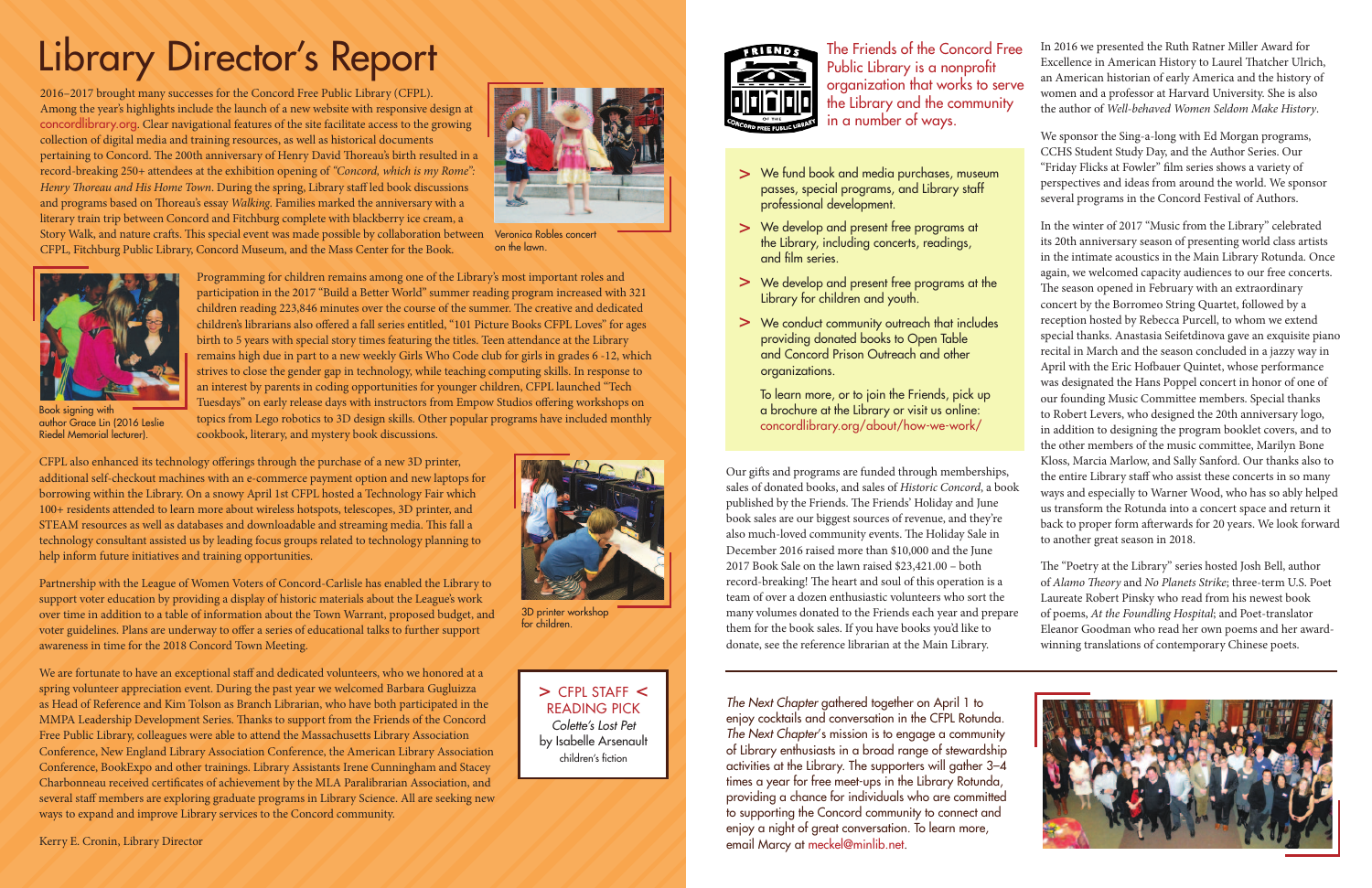

Leslie Wilson, Curator of the William Munroe Special Collections at CFPL, enjoys a viewing of the Alcott manuscripts with Addison Boger, Jacob and Daniel Edelman and Max Currie.

In 2016–2017, the staff of the William Munroe Special Collections designed, prepared, installed, publicized, and planned accompanying programs for two major gallery exhibitions: *Picturing Emerson* (March–May 2017) and *"Concord, which is my Rome": Henry Thoreau and His Home Town* (July–October 2017). The former celebrated the publication of a comprehensive Emerson iconography by Joel Myerson and CFPL curator Leslie Perrin Wilson. Margaret Emerson Bancroft, Myerson, and Wilson all spoke at the opening on March 24. Wilson presented three curator's gallery talks during the run of the exhibition, and, in April, Meghan Murray (Emerson Umbrella artist-in-residence) delivered a related talk on the challenges and rewards of portraiture.

The Thoreau bicentennial exhibition opened in July with a gala reception and a substantive lecture by Thoreau scholar and biographer Laura Dassow Walls.

From July into September of 2016, Wilson conducted the final four of five public gallery tours to accompany the 2016 Wyeth/*Men of Concord* exhibition (part of a collaboration with the Concord Museum). She also led several private tours for scheduled groups, including one for the Thoreau Society Annual Gathering in July 2016. The Library's final Wyeth program was a talk by artist and illustrator Ilse Plume, "Art Inspired, Art Commissioned."

Staff Assistant Constance Manoli-Skocay assembled several well-received displays for the Special Collections and Main Library lobby showcases, highlighting a variety of topics: national park photographs by Herbert Wendell Gleason, in celebration of the national park centennial; the work of the Concord Dance Hostess Committee during World War II; winter images of Concord; photographs of Bush (the Emerson house on the Cambridge Turnpike), to accompany the Emerson portraits exhibition in the gallery; Flynn-Kennedy letters, in honor of the centennial of the birth of John F. Kennedy; and Concord town meeting, at the request of the League of Women Voters of Concord-Carlisle. She also participated in the juried process through which area artists are booked for month-long slots when the gallery is not required for Special Collections exhibitions. Project Archivist Janaya Kizzie prepared a display of West Concord photographs and presented a public program on postcards in October.

The Library Corporation recently acquired ninety-five leaves of *Eight Cousins* (first published as a book by Roberts Brothers in 1875) and four hundred leaves of *Under the Lilacs* (published in book form in 1878). Both titles were originally serialized in *St. Nicholas Magazine* and both manuscripts bear markings including many relating to textual changes by the author—connected to their first appearance in that periodical. Because Alcott famously directed her publishers to destroy her manuscripts, this purchase by the Library Corporation for the William Munroe Special Collections represents the largest surviving body anywhere of Alcott's working manuscripts.

The department offered a range of freestanding Concordrelated programs: a presentation on Thoreau pencils by Henrik Otterberg and Feng-I Tai; a book launch for *Thoreau at 200*, in collaboration with the Thoreau Society; a slide lecture on Concord barns and stone walls by local resident Pierce Browne; and a lecture by Richard Higgins on his book *Thoreau and the Language of Trees*. In addition, staff delivered presentations to visiting classes and organizations including: Concord Academy history students; an NEH-funded teachers' seminar for college and community college teachers; "Rivers and Revolutions" students from CCHS; the CCACE Concord history and guides class; visiting German college students taking part in a Walden Woods Project program; and the Old Concord Chapter of the Daughters of the American Revolution. In May, Leslie Wilson spoke to the Louisa May Alcott Society at the American Literature Association conference in Boston.

We were fortunate that when long-time Special Collections Technical Assistant Robert C. Hall left CFPL late in 2016, Janaya Kizzie was able to take over his essential digital responsibilities, although this reduced the amount of time she could devote to her third round of archival processing work



(funded by the Library Corporation). Before she departed the end of June, she was able to complete the organization, arrangement, and description of the Ada Shepard Papers and W. Barksdale Maynard Papers. The finding aids for these collections are now accessible on the Library website. Additional smaller processing and descriptive projects were undertaken by four interns (Jennifer Richards, Katheryn Marchak-Wansor, Jessica Hinson-Williams, and Brianne Comeau) from the Simmons College Graduate School of Library and Information Science archival degree program.

| at | Other departmental activities for the year included arranging  |
|----|----------------------------------------------------------------|
| ,  | and facilitating the capture through the Concord Oral          |
|    | History Program of a panel discussion by five Concord          |
|    | Olympic medalists, and participation in creating an audio      |
| ž. | tour of selected works of art from the library collection and  |
| re | of an accompanying web-accessible version and printed          |
|    | brochure of the tour. And, of course, the collections          |
|    | continued to grow through gift and purchase.                   |
|    | Even as Special Collections staff anticipated the opening of   |
|    | our exhibition celebrating Henry Thoreau's two hundredth       |
|    | birthday, we looked forward to the spring 2018 installation of |
| ır | a display to showcase a recent gift of sketchbooks and letters |
|    | by Ada Shepard, governess to the Hawthorne children in         |
|    | 1858 and 1859, while the Hawthorne family lived in Italy.      |
|    | Check in on the progress by visiting concordibrary.org.        |
|    |                                                                |

In celebration of Henry David Thoreau's two hundredth birthday this past July 12, Special Collections staff assembled *"Concord, which is my Rome": Henry Thoreau and His Home Town*, a gallery exhibition of one hundred and fifty items drawn entirely from the Library's collections in exploration of Thoreau's multi-faceted relationship with Concord. The display, which formally opened on July 14 and ran through October 30, showcased Thoreau's life and work within the context of his home town through manuscripts, documents, letters, photographs, maps, surveys, engravings, record and account books, artwork, and artifacts. Thanks to generous donations by Judith and Matthew Fichtenbaum, the Middlesex Savings Bank, and the Cambridge Trust Company, the Library Corporation published a handsome accompanying exhibition catalog distributed to visitors as a keepsake of this important anniversary.

#### THOREAU BICENTENNIAL EXHIBITION

Four additional lectures and four public gallery tours

completed the exhibition-related programming. The lectures

were all delivered by scholars currently engaged in significant work on Thoreau. Elizabeth Hall Witherell (Editor-in-Chief, the *Thoreau Edition*) spoke on September 16 on "'I think I could write a poem to be called Concord': Thoreau Expresses the Inexpressible"; Robert Thorson (Professor of Geology, University of Connecticut) on September 23 on "*The Boatman*: Henry David Thoreau's River Years"; Robert A. Gross, Draper Professor of Early American History, Emeritus, University of Connecticut) on October 7 on "'The Nick of Time': Coming of Age in Thoreau's Concord"; and Robert N. Hudspeth (Research Professor at the Claremont Graduate University, Emeritus Professor of English at the University of Redlands, and editor of *The Correspondence of Henry D. Thoreau*) on October 14 on "Thoreau's Concord in His Correspondence." Curator Leslie Perrin Wilson's gallery tours on August 16, September 9, September 28, and October 2 were well-attended.

The July 14 exhibition opening featured an elegant reception, music from the Thoreau family flute books performedby Judith Sherry Braude and Tricia Craig, and a stellar lecture—"'Our True Paradise': Thoreau and the Ecstasy of the Commons"—by scholar Laura Dassow Walls (William P. and Hazel B. White Professor of English, University of Notre Dame), whose new biography of Thoreau has been glowingly reviewed. (Professor Walls's lecture is accessible via the YouTube icon on the home page of **concordlibrary.org.**) The impressive crowd included many participants in the 2017 Thoreau Society Annual Gathering. Public response to the exhibition was gratifying. Visitors to the Library's gallery included many Thoreau admirers for whom the opportunity to see manuscripts in his hand and artifacts of his life formed part of a moving pilgrimage experience.  $>$  CFPL STAFF READING PICK  $<$ *Henry David Thoreau: a Life*  by Laura Dassow Walls adult non-fiction

Research use of the department's holdings was, as always, vigorous. Staff was pleased to see the results of access to our collections come to fruition in the publication of several important new pieces of scholarship, including Laura Dassow Walls's *Henry David Thoreau: A Life*, Robert Thorson's *The Boatman*, *Thoreau at 200*, and *Henry David Thoreau in Context* (to which Leslie Wilson contributed an essay on Thoreau and Concord).

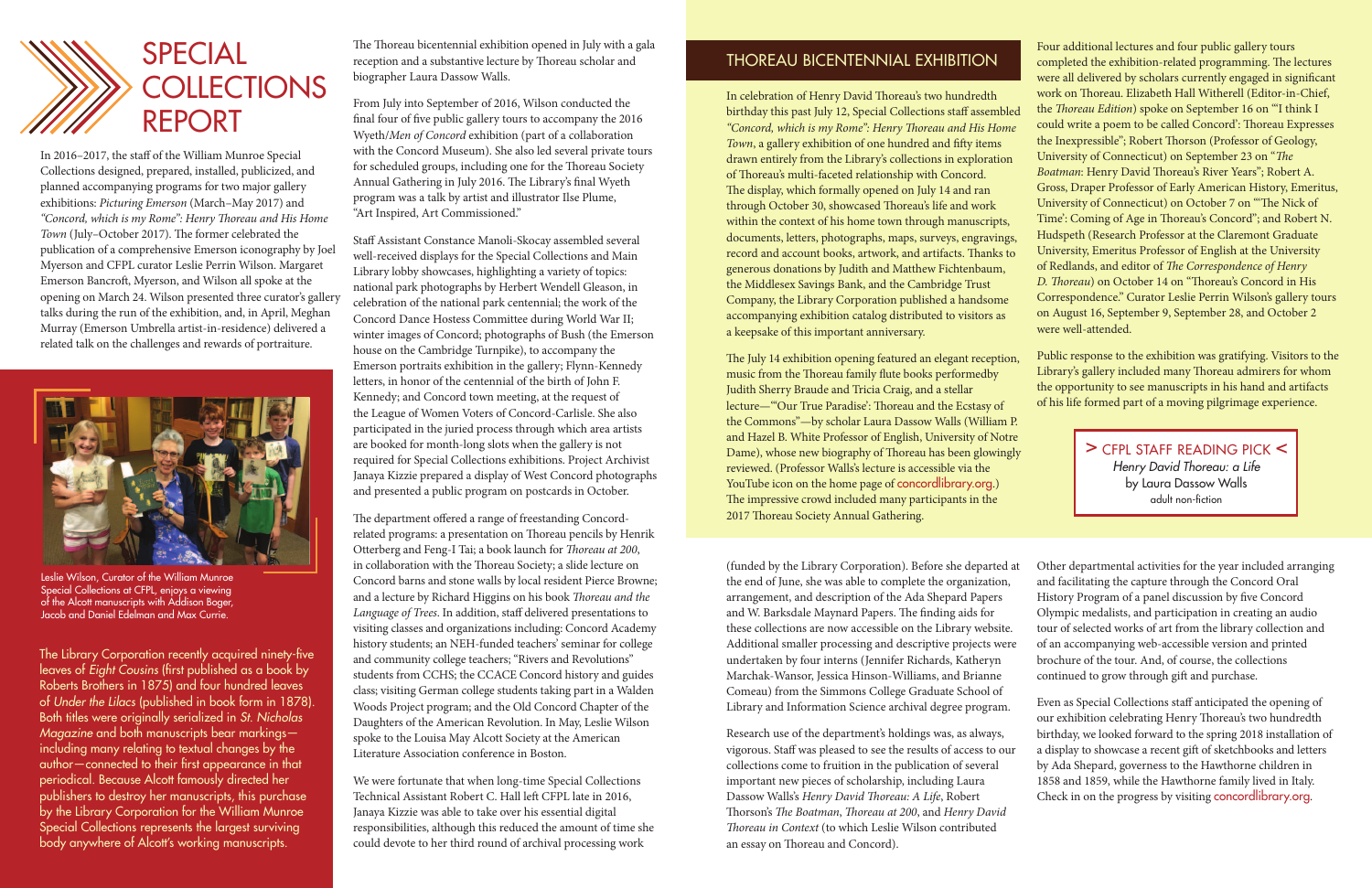## The Library Corporation

Anonymous (38) William and Susan Adams Jeff and Andrea Adams Francis and Margaret Ahearn Karen C. Ahearn Mr. Jonathan Aibel and Ms. Julie Rohwein Dean and Vivienne Aldrich Karen Allen-Maguire Esther Almgren Lillian Anderson Kenneth and Lynda Anderson Cato and Alexa Anderson Richard and Marilyn Anderson Mr. Tim Andrews and Ms. Valerie Cummings Joseph Andrews Rodney P. and Judith Andrews Shirley Andrews Kathryn Angell Reed and Barbara Anthony Neil and Nancy Arkuss Al Armenti Ruth Armknecht Robert and Sue Armstrong David and Ann Asadoorian Representative Cory Atkins Thomas and Ann Bailey Bee Baker Baker Root Family Foundation, Inc. Robert L. and Pamela Baldwin Susan E. Baldwin Mary T. Barbaro Anita Barker David and Beverly Barney Dorrie Bean Henry P. and Jeannie Becton Robert and Katherine Beede Reinier and Nancy Beeuwkes David Bell Alan and Michele Bembenek John and Jennifer Bemis Arthur L. and Roberta L. Benson James H. and Linda Bentley Edward and Dorothy Bernard Burke and Jo Bero Warner and Ann Berthoff Henry and Janet Beyer Walter and Susan Birge Donald Blackmer Timothy and Shirley Blancke Peter and Cristina Blau Eleanor Blayney Timothy and Becky Blodgett Rebecca Blodgett Constance Blodgett Peter and Sarah Blum Matthew and Lindsay Boger Nancy Bond Andy and Melissa Bonzagni Brandon Botbyl John and Johanna Boynton John and Marilyn Brady George W. Bramhall David and Patricia Braunegg Audrey Briggs

Rick and Peggy Briggs Thomas and Diane Briner Susan Brinner Patricia Brodie Thomas Brosnahan and Jane Fisher Nancy Brown and George Koslosky Pebo and Elise Browne David F. and Ann Brownell Sara Brydges John H. and Patricia Buchanan Irwin and Dr. Linda Buchwald Sarah G. Bull Dr. Carlo Buonomo and Dr. Suzanne Koven Ms. Bettina Burbank and Mr. Paul H. Kirshen Louisa Burnham Frederick A. Burnham Kimberly and Dennis Burns Tori Burns Anne T. Buttrick Mr. Steven Cadwell and Mr. Joseph Levine Maura E. Cain Cambridge Trust Company Joan A. Campbell Jeffrey and Ellen Campbell Frank and Sue Cannon Carolyn Cardwell Ira Carp Charles E. and Eleanor Carr Patricia A. Carr Stephen W. and Candy Carr Liza Carter Mr. Jeffrey Caruso and Ms. Melissa Weiksnar Paula Casey Thomas and Candy Cashman Woodley L. and Mary E. Chapman Ms. Les Charm and Mrs. Karen Belinsky Ms. Lavinia Chase and Ms. Edith Springer Richard A. and Maria Churchill Deborah Clark David and Mary Clarke Chuck and Gloria Clough Jack and Di Clymer Mark and Theresa Cohen Judith Cole Jeffrey and Christa Collins George and Ann Colony Concord Academy Mr. John G. Conley and Ms. Elizabeth Awalt Helen Cook Felice and Leland Cott William and Linda Cotter Mr. Warren L. Covert, Jr. and Ms. Mary M. Fenoglio Robert C. and Mary Cowen John and Holly Cratsley Greg and Lynn Creamer Sally S. Cross Ms. Elizabeth Crowell and Ms. Cheryl Flynn David and Helen Crowell Joanne Crowell Aiyana and Mike Currie Samuel E. Cutler George Dallas Henry Dane Ronald and Holly Darzen

James and Laura Davidian Carolyn Davies Mr. Eric W. Davies and Ms. Melissa E. Wahl Charles and Patricia Davis Lyle and Elizabeth Davis Thomas and Diana Dawkins Debra's Natural Gourmet Mr. Michael Decker and Ms. Susan Oman Charles W. and Dari Dee John H. and Ellen Denison Robert Derry Elaine DiCicco Thomas G. and Mimi Doe William and Cynthia Doggett David Douglas and Pam Gannon Emily Drazen Kitty DuFour Julie Dutton Marguerite Eberle John C. and Emily Eck Susan and Mitch Eckel Tara and Michael Edelman Mr. Richard W. Eifler and Ms. Merill L. Comeau Richard Epstein H. Mason and Lou Fackert Mr. Richard Fahlander and Ms. Kathy Allen Peter B. and Sarah Farrow Joseph and Laura Favorito Mario and Corina Favorito Sheila Feinberg Fenn School John and Joan Ferguson Paul and Devra Feshbach-Meriney Judith and Matthew Fichtenbaum Barry and Odile Fidelman Barbara Finan Dennis Fiori and Peggy Burke Robert and Sheila Flory John and Kathryn Flynn Doreen Forney John N. and Ann Fossett Stuart and Barbara Freeland Daniel and Janet Friedman Friends of the Concord Free Public Library Arthur and Diane Fulman Mr. Elmer N. Funkhouser and Ms. Kate Stout Neil and Angela Gaeta Ms. Lois Gallagher and Ms. Stacey Durkin Josh Galper Ashley R. Galvin Frances B. Gardella Mr. James Garland and Ms. Carol Anreae Jeff Garland Christopher A. Garrison Granville C. Garth Jack George Cyrus and Joanne Gibson Douglas and Jan Gifford Ira and Verna Gilbert Andrew and Pat Goldstein Warren and Nancy Goorno Jayne K. Gordon and Don Bogart George and Carolyn Gould Brian and Virgina Gourlie

#### SPECIAL THANKS TO OUR DONORS

We are deeply grateful to donors at every level, all of whom make it possible for The Concord Free Public Library Concord Free Public Library Corporation from July 1, 2016 to June 30, 2017. Thank you!

## to continue providing essential services to our community. This list recognizes gifts and pledges in support of the

#### CFPL: How we work

A productive partnership advances the Library's work. The Town of Concord allocates municipal funding for its operation budget, including staff, utilities, and books and materials. Dependent entirely on private philanthropic support from the community, the nonprofit Concord Free Public Library Corporation owns and oversees the buildings, grounds, and Special Collections. The Library Corporation also raises and manages the endowment and the Annual Fund—providing essential funding to augment the operating budget.

#### We are guardians.

With oversight for preservation and maintenance, we ensure that the Library's historic structures will grace and serve the community for generations to come.

#### We are trailblazers.

Spearheading facility expansion and innovation—from new spaces to sustainable systems—we meet evolving needs and forge a vibrant future for the Library.

#### We are conservators.

Plants, lawn, benches, or the shade of a sheltering tree on a summer day these settings and amenities, which we support, enhance the patron experience.

#### We are champions of Concord's heritage.

Our commitment to cultivating and protecting the Library's Special Collections undergirds a world-class repository of New England culture.

We also contribute to initiatives such as book acquisitions and special events. Critically, our flexible resources and process enable the Library to grasp significant opportunities. For example, our timely acquisition of property adjacent to the Main Library laid the foundation for much needed expansion. The Corporation plays a vital role in fulfilling Concord's aspirations for its Library.



#### A Mainstay of the Library

The generosity of Concord residents created, and continues to sustain, the nonprofit Concord Free Public Library Corporation. The Corporation is a central pillar of the Library, complementing the Town's budget for operations and the Friends' contribution of programming and materials. Corporation Trustees hold responsibility for the unique premises and special collections that distinguish the Library.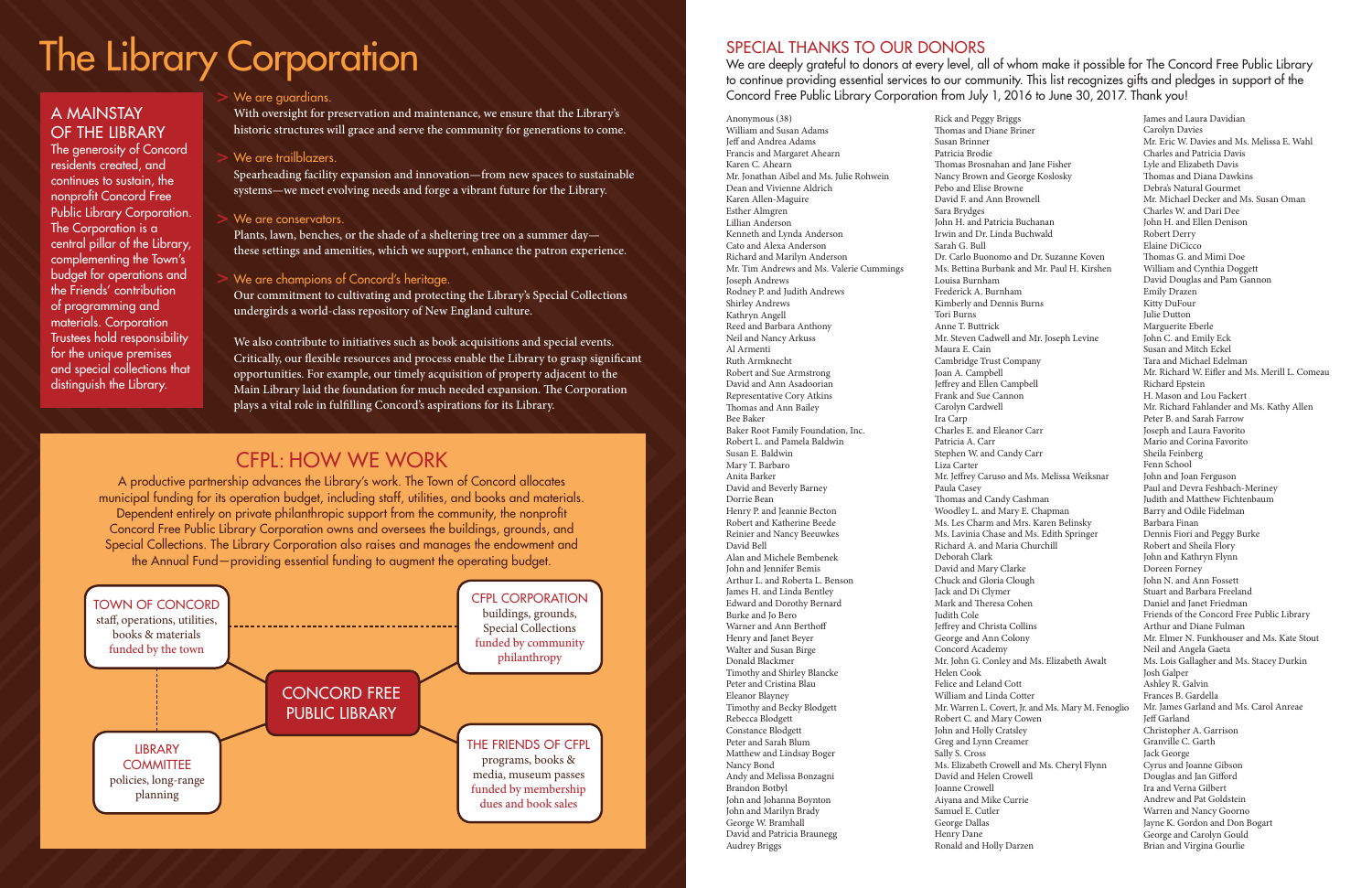Harold and Doris Goyette Lloyd and June Grace Kevin Grady David Gray Ms. Claire Greene and Mr. Thomas Titchener Richard and Claire Greene Phill and Liz Gross Robert and Ann Gross Patrick and Priscilla Guiney Brad and Tracey Guth Terry P. and Judy Hadley Jim Hagerstrom H. Thurston and Carolyn Handley Sharon Abra Hanen Carol Ann Hannan Margaret C. Harding Barbara Harding Randie Harmon Christopher and Susan Harris Robert and Mary Hartman John Harvey Shirley Hatch-Sorrenti John Hawkinson Don and Pamela Hawley Anne Hayden and Ivan Burns Catherine Hayes F. Whiting Hays William L. and Dr. Angela Healy David and Susan Hegarty Timothy and Tanya Hellman Nancy Hendrie Nicholas Herbert Barry and Connie Hershey Bette Hess Karl and Lori Hick Nicholas Hiebert Peter and Joanie Hilton Sarah Hindle Margaret Hixon Paul and Ellie Horwitz Barbara Howe Mark L. and Pam Howell John R. and Nancy Huggins Jeffrey and Dariane Hunt Kevin P. and Susan Hurley Gerald Hurley Ilisa Hurowitz John C. and Eleanor Hutchins William L. and Lauren Huyett Stephen and Anne Irza-Leggat Halvor Iverson Carrie Jackson John and Gretchen Jackson Michael D. and Rosemary Jeans Kenneth and Abigail Jeffers Joel F. Johnson T. Scott Johnson Ronald Johnson Richard H. and Louise Johnson Douglas and Jennifer Johnson George and Mary-Beth Jones William R. and Kristina Joyce Henry S. and Betsy Julier Bill and Mary Kaiser Janet Kaminstein Robert and Patricia Kane Edward Kane and Martha Wallace David and Enid Karr Stephen A. and Cynthia Katz Alice Kaufman Gail Keane

Dorrie Kehoe Mr. James Kelley and Ms. Judith Segal John H. and Annabelle Kellogg Robert L. and Mary Kemp John A. and Nancy-Jo Kessler Mr. Henry Keutman and Ms. Ilene Gipson Jonathan and Judy Keyes Jared S. and Song-Mei Keyes Paul and Bettina Kirshen Marilyn B. Kloss Rita Knapp Joseph and Pamela Koontz Rev. Kramer Kramer Carol Krauss Robert and Bonny Kusik Karl and Sarah Kussin Phyllis Lachman David Lamensdorf Alexander and Debbie Lamont John D. and Cynthia LaMothe John and Caroline Langan Peter and Judy LaRocca Lou and Rajani Larocca Gerald and Lydia Lauderdale Mr. Johan Laurent and Ms. Krista Huybrechts William A. and Joan Lawrence, II Edward and Elizabeth Leclair Kristina Leclaire Mr. Andrew Lee and Ms. Teresa Marzucco Donald E. and Alice Lencioni Winifred Lenihan Ms. Fran Lewitter and Mr. Jon Sutton Judith Lieberman A. James and Margaret M. Lincoln Thomas J. and Joan Litle Stephen and Sherry Litwack Ling Liu Mr. Peter Ljutich and Ms. Carolyn Bottum Robert and Janice Locke Phil and Nancy Lotane Fred and Jill Lovejoy Michael J. Lydon Sandra Lynn Gail Madjid Robert and Nobuko Maeda Jean Maestre Andrew Magee Janet Maguire Mr. Gregory Maguire and Mr. Andy Newman James E. and Nancy Manson Mr. Luis Marentes and Ms. Negar Taradji Robert and Priscilla Marquis Kenneth and Judith Marriner William T. and Janet Mason Louisa Mattson Mr. John C. McCarthy and Ms. E. Andrea Brox James and Caroline McCloy Lauren McClure Paul O. McGinn Michael McGrath Tom and Dr. Sylvia McKean Barbara McKenna Peter and Carol Meenan Middlesex Savings Bank Raymond F. and Margot Miller C. Kenneth and Dorcas Miller Lucy Miller Robert Minton Robert E. and Sarah Mitchell Richard W. Monaghan Bruce Morgan

John J. and Kathleen Moriarty Victoria and Frederic Mulligan Ms. Katharine Munro and Mr. John Graham A. Jane Murphy Daniel Murphy Robert and Christine Najarian Todd and Elizabeth Needham Mr. William R. Neill and Ms. Barbara Allen Morse Jane Neill Mr. John Nevison and Ms. Nancy McJennett David A. and Natalie K. Niles Virginia M. Niles Theresa Nimick Whiteside George and Constance Ann Noble Joanne Nolan David P. and Melissa Norton Daniel and Diane O'Connell Kathleen O'Hara Frank A. Okurowski Charles D. and Gari Palmer Frank N. and Elizabeth Paparello Thomas Parish Kevin R. and Leila E. Parke George and Nancy Parker Charles F. and Eli Parker Richard and Cathy Parmelee Charles and Hilda Parrott Steven and Jennifer Pascucci Joyce Paulson Raymond and Sheila Pavlik Beverly Pearson Patricia Pease Judith S. Perkins Kenneth and Judith Perrin Ned Perry and Cynthia Wood Gordon and Pam Pettengill David and Pam Pierson Barbara Pike Tom and Ruth Piper Theresa Plotkin Christopher and Patricia Popov Bette W. Pounders Stephen R. and Nancy Powell Nancy G. Powell-Daley Rebecca Purcell Louis Putterman Richard B. and Judy Quanrud Mr. David Quimby and Ms. Sue St. Croix David and Elizabeth Railsback Mr. Lance Ramshaw and Ms. Abigail Wine Thomas and Anne Rarich Neil and Anna Rasmussen David and Dimite Rasmussen Kurt Rasmussen James and Julia Reichheld James A. and Stephanie Reid Ms. Carmin Reiss and Mr. Eric Green Paul E. and Pamela K. Ressler Robert L. and Laura Reynolds Ms. Linda S. Reynolds and Mr. Patrick N. Everett Rich & Barbara Fivek Jon and Margaret Richardson Gerard E. Riedel Auguste E. and Maria Rimpel George and Nancy Robb Brandon and Kelly Roberts David and Eileen Robichaud Kurt and Amy Robinson Jefferson and Carolyn Robinson Robert L. and Jill Robitaille Mr. Timothy K. Rodgers, Jr. and Ms. Sally A. Long

We strive to make this list as accurate as possible, please accept our apologies for any mistakes. You can email updates to meckel@minlib.net.

D. Morgan and Anne M. Rood Karen L. Roop David P. and Toby Ropeik Eugene Rork Donald Rosato Brian and Lucy Rosborough Timothy and Nina Rose Ms. Crampton Rose Mary Thomas Rosen Rosse Family Charitable Foundation Terry and Kitsy Rothermel Holly Rothermel and Michael Dettelbach Stephen and Hope Rubin Thomas M. Ruggles Rose Ruze Daniel P. and Nancy H. Ryan Mr. William K. Sabine and Ms. Melita M. Teichert Thomas and Laura Sablak Toby L. Saef Burton and Fredda Sage Raleigh D. and Linda Sahl Mary H. Saltus Ernest L. and Carol Sarason Michael and Gertrude Schelzi Brian K. Schmidt David and Barbara Schmieder Michael and Sally Schnitzer Richard W. Schriefer Arthur D. and Martha Schwope Leonard M. Seale William and Sherry Seaver Estelle Sell Frederick D. and Susan Seward John J. and Judy Shanley Jacob and Shirley Shapiro Douglas and Ann Sharpe Sarah Angell Sharpe Gordon and Joy Shaw Brendan Shepard Jane Sherrill Kristin Siciliano Richard and Christine Siegrist Robert and Karen Silver Adam and Amy Simon Thomas and Edith Sisson Wendy Slattebo Elizabeth Sluder James Smith Darien Smith Priscilla Smith Sandy Smith and Sally Sanford Shirley Socorelis James Sommers Elizabeth (Betsy) Spaulding Richard and Anne Speer The Spring Family Anne Squire Samantha St. Laurent Wade and Mary Staniar Bill and Marian Stanley Ms. Penelope Staples and Mr. C. R. Moore Philip and Marsha Stark Stearns Charitable Trust Paul and Carol Steele Mark Stein and Rosa Hallowell Langley and Hilary Steinert Melvin A. and Pauline Stephens Janice Stephenson Ernest and Marcia Stern Mr. John M. Stevens and Ms. Virginia McIntyre Arthur and Margaret Stevenson

Donald T. and Marjory Stevenson Michael and Rose Marie Stiffler James H. and Deborah Stoessel Steven and Jennifer Stone Pamela S. Sturgis Ms. Eleanor C. Sudler and Mr. Walter Littell John and Linda Sweeney Ms. Pamela Swing and Mr. Martin Plotkin Parker and Mary-Alice Symmes Kathy and Tak Takvorian Mr. Thomas Tarpey and Ms. C.C. King Kenneth and Wendy Taubes Elizabeth Taverner J. Arthur and Jeannette Taylor Thomas and Nell Taylor Mr. Alexander Tedeschi and Dr. Kathryn Oh Patricia Teele Ted and Ruth Ann Teitelman Hagos and Anita Tekle Mr. Donald R. Terhune and Ms. Kathryn E. Bowers James B. and Judy Terry Harvey H. and Valerie Thayer Irene Thompson Gaille Thompson-Matta Dan and Dorcas Tilles John S. and Cathy Tilney Mr. Christopher Todd and Ms. Irene Draesel Suzanne Torrisi Adrian and Leslie Touw Takeshi Toyohara Ms. Valery True Carl and Jan Turnquist Willard R. and Anne Umphrey Randall and Kay Upham Mr. James A. Vahey and Dr. Joan Eagan Henry and Janet Vaillant Cyrus and Sousan Vakili Mr. Carl Valvo and Ms. Mavourneen Pardee Francis X. and Marjorie Van Houten Mr. Viktor Vejins and Ms. Libby Kurten Frona B. Vicksell Paul Vinger John A. and Janet Vitkevich Paul and Irene Vouros Jeremy and Dr. Margaret Wailes Mr. David A. Waldman and Ms. Carolyn E. Schwartz William and Martha Walker Ellis E. and Phyllis P. Walker James N. and Judith Walpole Meredith C. Weaver Hugh G. and Carole C. Wedge Melissa Weiksnar Richard E. Welch Mr. Mark Weltner and Ms. Sandra Crawford L. Richard and Barbara Wenzel Mr. Fred Wersan and Ms. Paula Posnick James L. and Alice West Joseph C. Wheeler Barbara Wheeler Alan and Patricia White Paul F. and Marcia N. White Ronald and Deena Whitfield Alan and Lois Whitney Mr. Jeffrey S. Wieand and Ms. Janet Silver Mr. Michael E. Wiklund and Ms. Amy E. Allen Sara W. Wilbur Herbert and Angie Wilkins Bruce and Patricia Willard William H. and Sally Williams Charles V. and Mary Sue Willie Mr. David Wilson and Ms. Nancy Rea

Mr. Kenneth Wilson and Ms. Linda Hardiman Michael and Leslie Wilson Elizabeth H. Wilson Carter and Lissa Winstanley David and Barbara Winstanley Adam and Susie Winstanley Dr. F. Russell Wolf and Dr. Martha W. Gilpatrick Ethel B. Woodman Byron and Kelvey Woodman John and Beverly Woodward TsueyRong Wu Shaw and Dr. Louise Yang Hon Hoi and Barbara Homer Yee Kris and Carol Yerby Michael and Roxanne Zak David and Miriam Zarchan Chip and Margaret Ziering Steven and Dale Zippin

#### Special Collections Gifts

FINANCIAL GIFTS: Matthew and Judith Fichtenbaum (Thoreau catalog) Middlesex Savings Bank (Thoreau catalog) Cambridge Trust (Thoreau catalog) Reed and Barbara Anthony Robert Derry John and Johanna Boynton Old Concord Chapter of the Daughters of the American Revolution Louisa May Alcott Society

#### GIFTS OF MATERIALS:

Elizabeth R. Wilson (Let's Face It materials) Susan Dee and Sherry Dee Mobley (Civil War letters) Susan Dee (Dee family papers; also, Friends of Sleepy Hollow materials) Maris Delano (Sterling Delano papers) Peter and Cristina Coletta Blau (two Mary Pope paintings) David Wood (first edition of Louisa May Alcott's *Under the Lilacs*) Barbara Wheeler LaJeunesse (Wheeler family photographs–farming at Nine Acre Corner) Susan Koval (composite of 19th-century Concord portrait photographs) Helen R. Cook and Abigail Kazanowski (Locke-Davis archive, nineteenth and twentieth centuries) Helen R. Cook (Country Store of Concord materials) Gerald Lauderdale (bound issues of *Gleason's Pictorial*, 1852) Pierce Browne (paper on Hepburn House; photographs) Ben Chaset (items relating to 1623 Main Street, Concord) Barbara D. Bergemann (two nineteenth-century envelopes, relating to Ephraim and Mrs. Bull) Marjorie Brett (Edward Jarvis Bartlett and related papers)